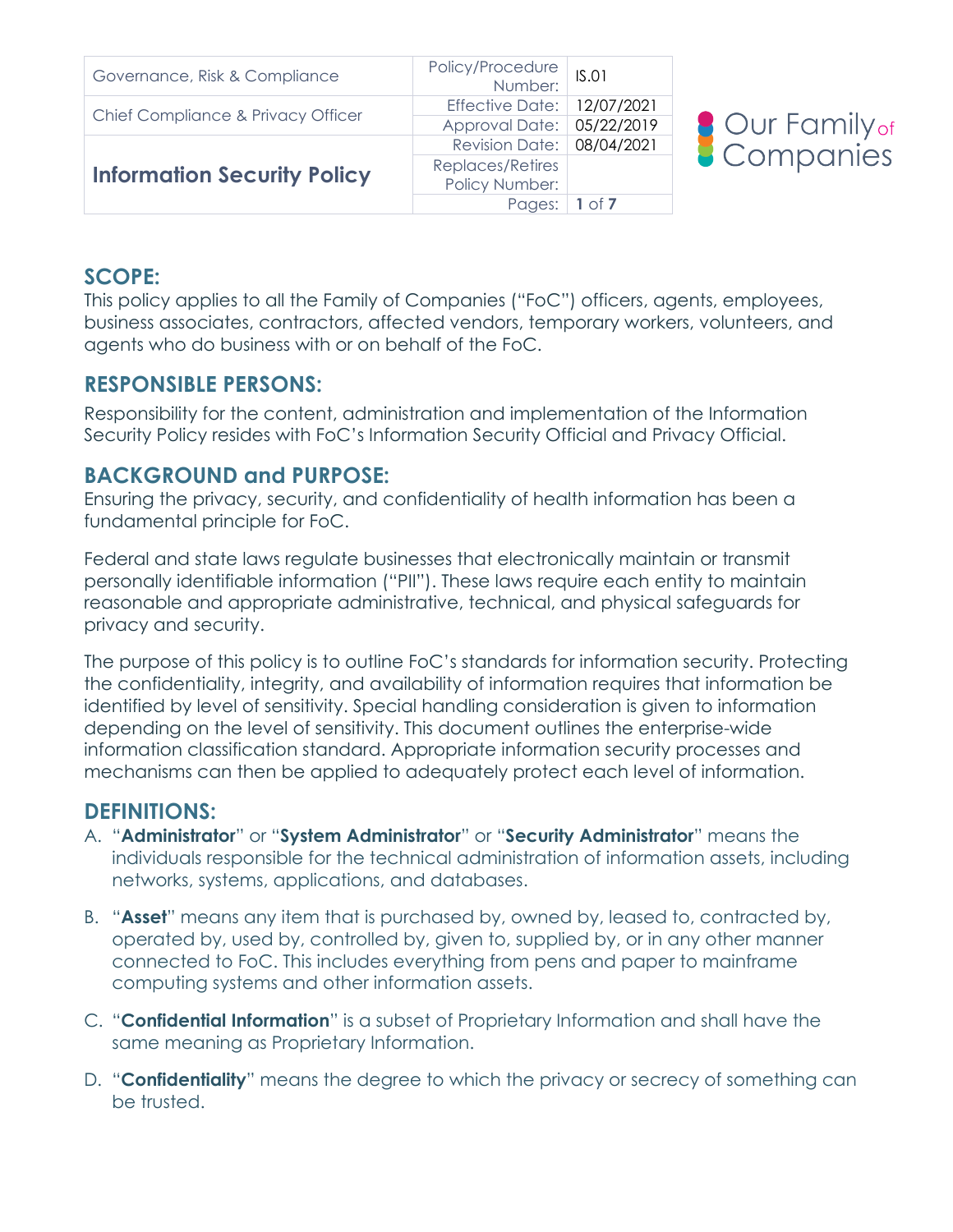| <b>Information Security Policy</b> | Pages: $2$ of 7 |  |
|------------------------------------|-----------------|--|
|------------------------------------|-----------------|--|



- E. "**Information Security**" means the protection of data against loss, modification, or unauthorized disclosure during its input to, storage in, or processing by a computing resource or at any point thereafter.
- F. "**Integrity**" means the degree to which something is free from corruption, i.e., protected from being damaged, altered, added or removed.
- G. "**Proprietary Information**" means, any trade secret, know-how, invention, software program, application, documentation, schematic, procedure, contract, information, knowledge, data, process, technique, design, drawing, program, formula or test data, work in progress, engineering, manufacturing, marketing, financial, sales, supplier, customer, client, employee, investor, or business information, whether in oral, written, graphic or electronic form. This information is intended for use within FoC unless authorized for additional distribution.
- H. "**Personally Identifiable Information**" or "**PII**" means any information about an individual maintained by the FoC, including (1) any information that can be used to distinguish or trace an individual's identity, such as name, social security number, date and place of birth, mother's maiden name, or biometric records; and (2) any other information that is linked or linkable to an individual, such as health, educational, financial, and employment information.
- I. "**Protected Health Information**" or "**PHI**" means individually identifiable health information that is transmitted by electronic media; maintained in any medium as described in the definition of electronic media; or transmitted or maintained in any other form. PHI excludes individually identifiable health information in education records and student health records covered by the Family Educational Rights and Privacy Act (FERPA), and employment records held by a Covered Entity in its role as employer.
- J. "**Workforce**" includes employees, volunteers, trainees and other persons, whose conduct, in the performance of work for the location, is under the direct control of such location, whether or not they are paid by the location. Workforce excludes independent contractors of the location because the location may not exercise direct control over an independent contractor. Workforce also excludes Business Associates or an employee, agent or contractor of a Business Associate.
- K. "**Public Information**" means information that has been released to the public by the FoC.
- L. "**Security Violation**" means a failure in the physical security and/or Information Security measures resulting in a loss of data, the inability to provide computing services, unauthorized use or modification of information assets, or the unauthorized access to files, data, and services.

### **POLICY:**

The FoC uses on-line information systems to manage business operations and healthcare information. FoC has a duty to protect the confidentiality, integrity, and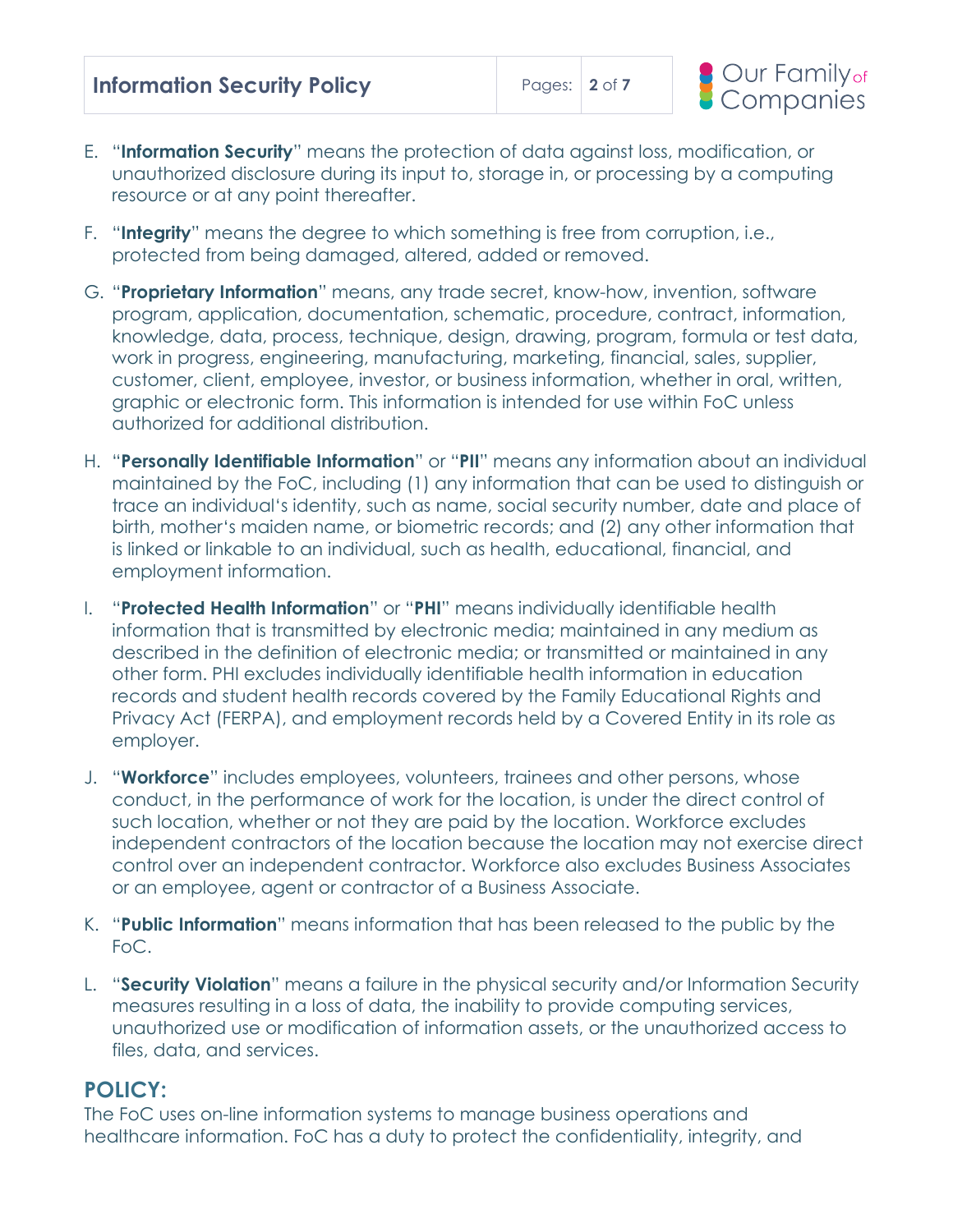

availability of medical and business information as indicated or required by best business practices, accepted information security standards, federal and state laws, professional ethics and accreditation requirements.

- A. Administrative Controls
	- 1. Information Classifications

There are three sensitivity classifications for information with separate handling requirements: Confidential, Proprietary, and Public.

- a. Examples of Confidential information include, but are not limited to:
	- (1) Protected Health Information (PHI)
	- (2) Electronic Protected Health Information (ePHI)
	- (3) Personally Identifiable Information (PII)
	- (4) Employee personnel files
	- (5) Payroll information
	- (6) Business strategies
	- (7) Quality Assurance documentation
	- (8) Clinical Research documentation
	- (9) Attorney-client privileged documents
	- (10)Attorney work products
	- (11) Trade secrets
- b. Examples of Proprietary information include:
	- (1) Internal telephone numbers
	- (2) Financial information
	- (3) Policies and procedures
	- (4) FoC intranet website content
- c. Examples of Public information include:
	- (1) Job postings
	- (2) Annual reports
	- (3) FoC internet website content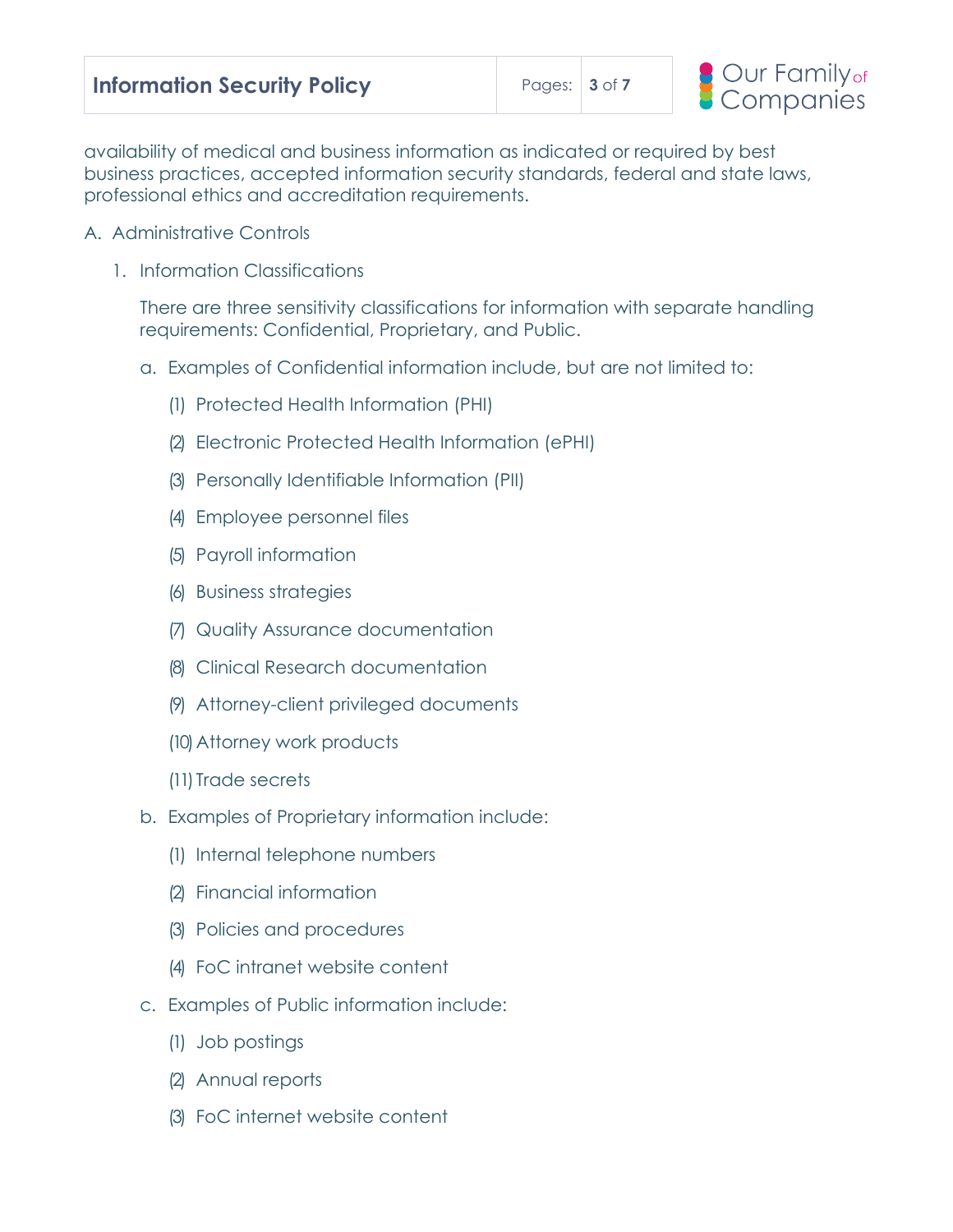- 2. Information Access Management
	- a. Each User of ePHI must have an individual UserID and confidential password for accessing that information.
	- b. Background checks must be performed on all information asset Users as outlined in FoC's Employee Handbook prior to accessing FoC information assets.
	- c. Users must follow the FoC Information Security Policies for gaining access to and for using FoC information assets.
	- d. Users must participate in the Information Privacy and Security Awareness Trainings program to ensure their understanding and compliance with the Information Privacy and Security Program.
	- e. Users must use FoC information assets as outlined in the FoC Information Security Standards.
	- f. Users of FoC information assets shall not assume their actions are private, privileged or protected. FoC reserves the right to monitor Users as outlined in FoC's Employee Handbook. This may include video, audio or electronic monitoring of activities such as:
		- (1) Telephone conversations
		- (2) E-mail content and destinations
		- (3) Internet access and downloading
		- (4) Data access
		- (5) Key strokes
		- (6) Work habits
- 3. Audit Log Reviews

System Administrators and/or security Administrators must monitor the security event logs created by the FoC information assets to ensure that inappropriate behavior or potential intrusions are recognized and addressed.

4. Contingency and Disaster Recovery Plan

The FoC's Contingency and Disaster Recovery Plan is managed by the FoC's Disaster Preparedness Task Force led by the VP, Real Estate & Facilities and the VP, Site Reliability. The intent of this program is to protect the safety of our stakeholders and mitigate potential risk(s) that could materially affect the ability of a location to remain a going concern. The major focus of the plan is for the identification, protection, and recovery of critical information assets in the event of a disaster.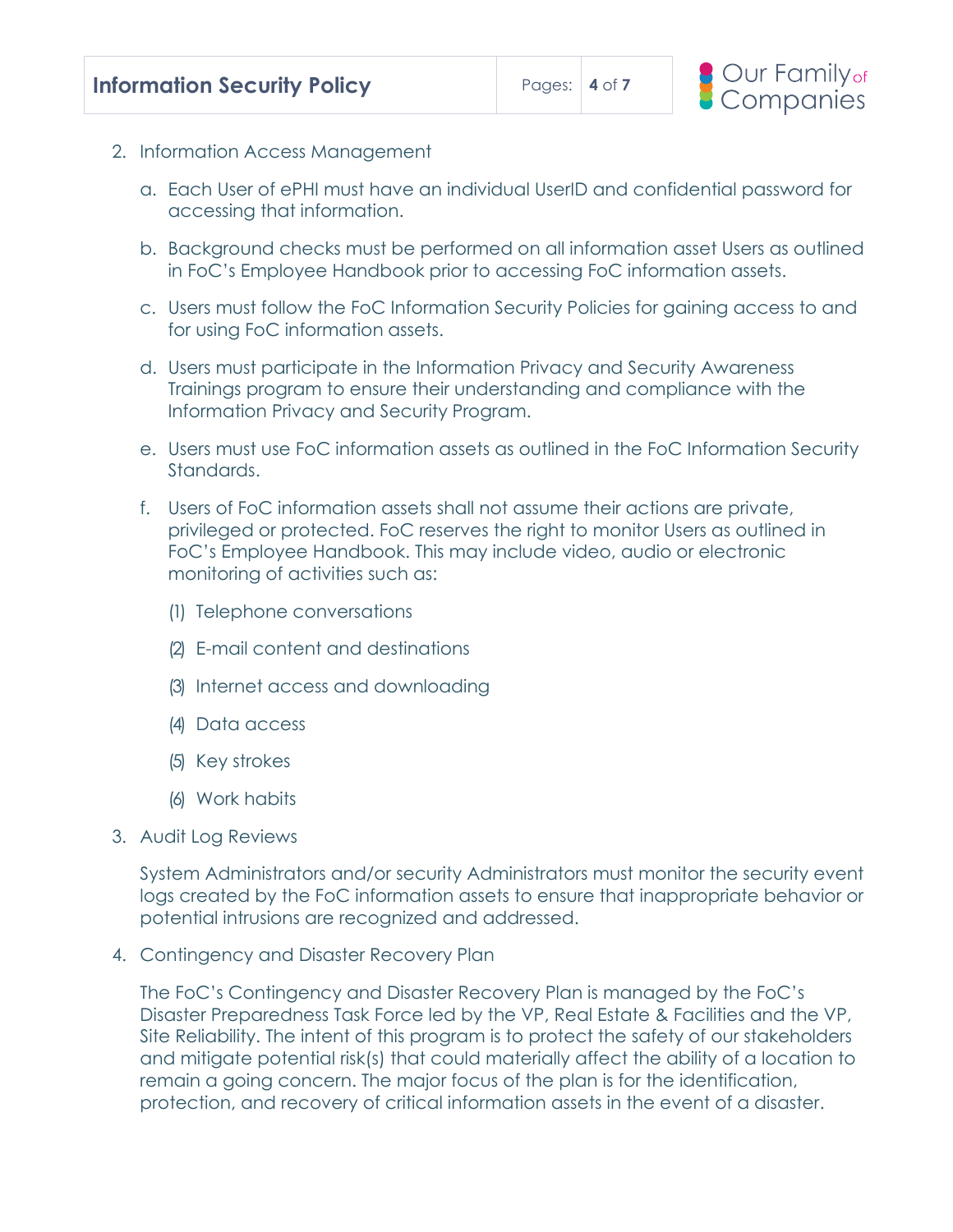- B. Physical Safeguards
	- 1. Facility Access
		- a. The FoC must implement reasonable appropriate physical safeguards for information systems and related equipment and facilities to protect ePHI.
	- 2. Workstation Use and Security
		- a. The FoC must implement policies and procedures for granting access to ePHI.
		- b. The FoC must implement physical safeguards for all workstations that access ePHI, to restrict access to authorized users.
	- 3. Device and Media Controls
		- a. The FoC must implement policies and procedures that govern the receipt and removal of hardware and electronic media that contain ePHI, into and out of a facility, and the movement of these items within the facility.
- C. Technical Safeguards

All information assets must be configured to support the concepts and instructions found in the FoC Information Privacy and Security Program policies and standards.

Administrators of information assets that cannot support the policies and procedures must contact the Information Security Officer prior to using those assets.

1. Areas of Concentration

There are six major areas of information security that must be addressed by administrators of FoC information assets. The content of each of these areas is described below.

a. Local and Remote Access Controls

These controls include provision of mechanisms that permit access by authorized individuals while preventing access by those not properly authorized. Access to PHI and ePHI shall be managed through active application of system controls, physical controls, and reviews.

(1) Desktop, Laptop, and End-User Controls.

You may only access the FoC's network using approved end-user devices that support our current minimum information security standards. Standards for end-user devices may include protective controls and specific configurations, such as multi-factor authentication, anti-virus software, patching levels, and required operating system or other software versions. FoC-owned machines may be configured to automatically receive upgrades. You may be denied remote access using non-FoC owned devices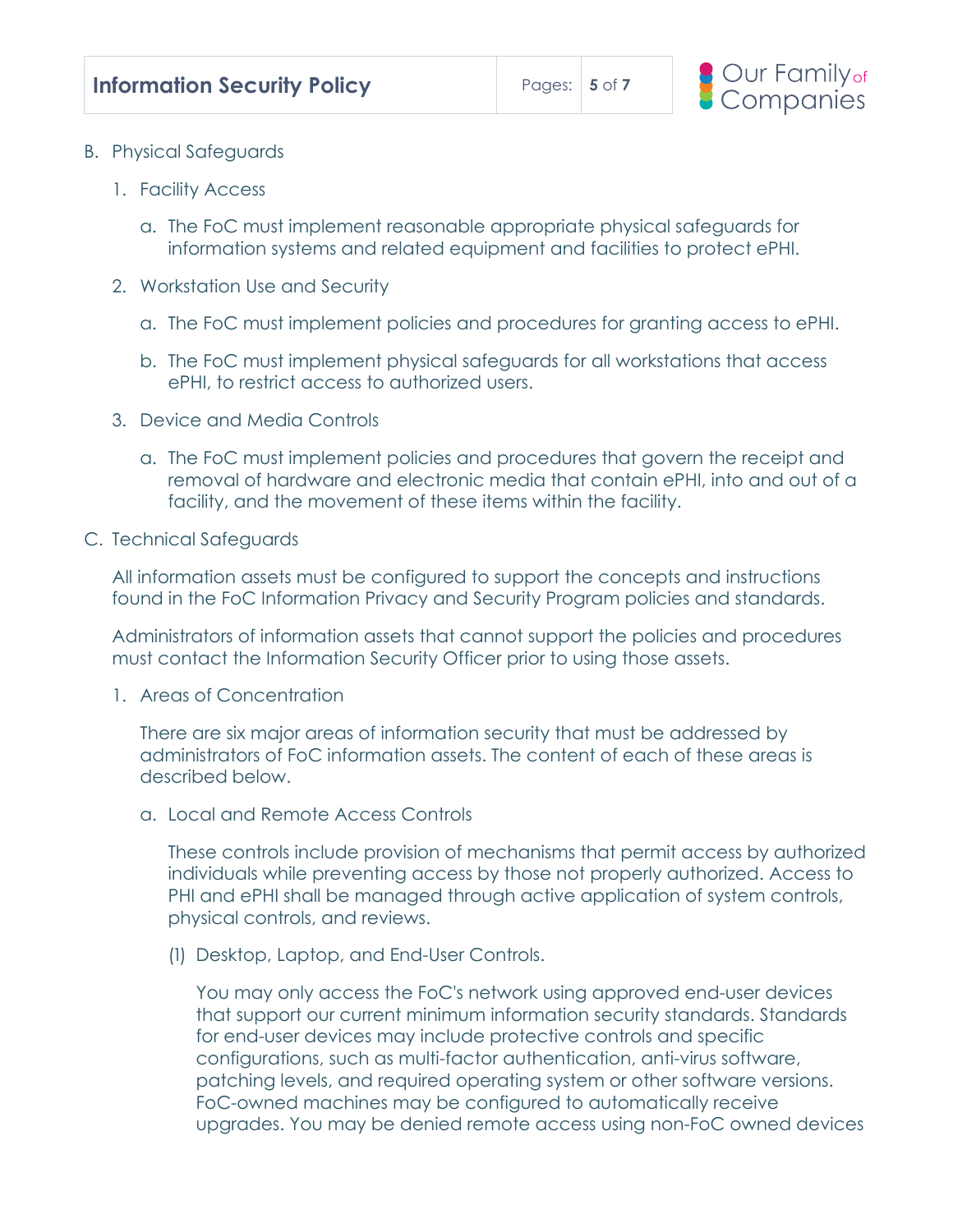

that do not meet current standards.

Use your own FoC-provided account(s) to access FoC's network and systems, unless you have been specifically authorized to use a device-specific, administrative, or other account (see [IS.01.01 Identity and Access](https://confluence.esba.org/display/News/Identity+and+Access+Management+Standard)  [Management Standard\)](https://confluence.esba.org/display/News/Identity+and+Access+Management+Standard).

b. Audit Controls

These controls consist of mechanisms employed to increase accountability by recording and supporting examination of system activity.

c. Authorization Controls

These controls include mechanisms for granting access to Confidential or Proprietary information based on the individual's need-to-know as a requisite for performing their job.

d. Data Authentication Controls

These controls relate to the verification that information has not been altered or destroyed through unauthorized methods or access.

e. Entity Authentication Controls

These controls verify an entity and require the use of unique user identifiers, automatic logoffs, and a selection of other identifiers including biometrics, passwords, tokens or PINs.

f. Configuration Management Controls

These controls address the security of information systems in conjunction with the Information Security Policies and Procedures of the organization to create a coherent system of overall security. Configuration management includes:

- (1) Documentation of all components of a system's security.
- (2) Written procedures for connecting new hardware and software.
- (3) Periodic review of system maintenance records.
- (4) Periodic testing of the security attributes of the system.
- (5) Maintenance of accurate documented inventory records.
- (6) Security testing of systems including functional and penetration testing and verification.
- (7) Virus checking.
- 2. Accomplishing Security Goals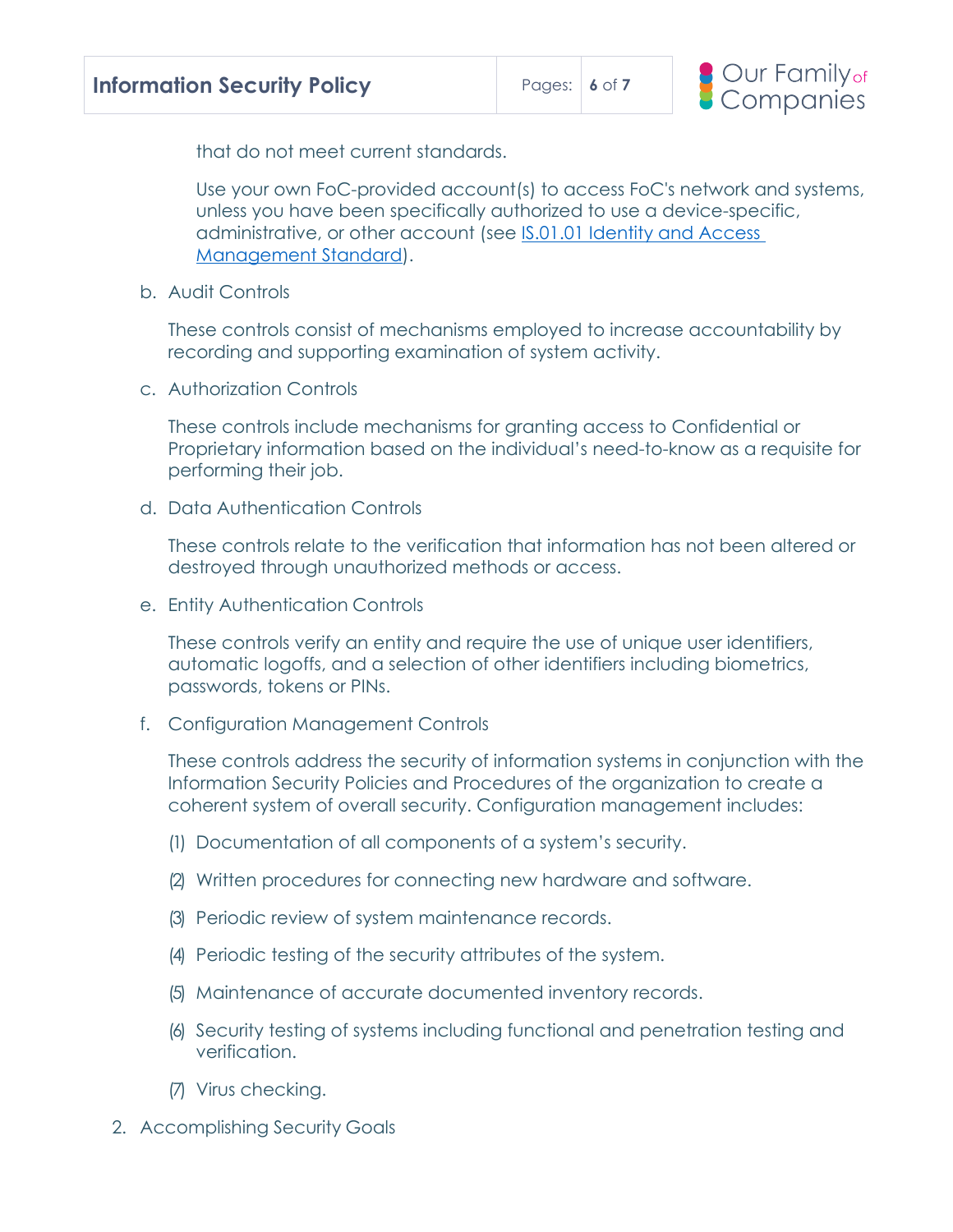| <b>Information Security Policy</b> | Pages: $\vert$ 7 of 7 |  |
|------------------------------------|-----------------------|--|
|------------------------------------|-----------------------|--|



Accomplishing FoC's security goals requires information asset Administrators to configure and manage information assets according to the Information Security Standards.

D. Precedence of the FoC Information Security Policies and Procedures

The Information Security Program policies and standards take precedence over other Information Security policies where the Information Security Program policies and standards are more restrictive, unless the need for the divergence is approved and documented.

## **RELATED POLICIES AND STANDARDS:**

- ORM Records Retention Policy
- P&P Sanction Policy
- Privacy Security Program Administration Policy and Standards

### **REFERENCES:**

- Code of Conduct
- Employee Handbook
- Cal. Health & Safety Code section 1280.15. [http://leginfo.legislature.ca.gov/faces/codes\\_displaySection.xhtml?lawCode=HSC&](http://leginfo.legislature.ca.gov/faces/codes_displaySection.xhtml?lawCode=HSC§ionNum=1280.15) [sectionNum=1280.15.](http://leginfo.legislature.ca.gov/faces/codes_displaySection.xhtml?lawCode=HSC§ionNum=1280.15) Last visited 7/30/2018.
- 45 C.F.R. § 160 (2013). [http://www.ecfr.gov/cgi-bin/text](http://www.ecfr.gov/cgi-bin/text-idx?c=ecfr&tpl=/ecfrbrowse/Title45/45cfr160_main_02.tpl)[idx?c=ecfr&tpl=/ecfrbrowse/Title45/45cfr160\\_main\\_02.tpl.](http://www.ecfr.gov/cgi-bin/text-idx?c=ecfr&tpl=/ecfrbrowse/Title45/45cfr160_main_02.tpl) Last visited 7/30/2018.
- 45 C.F.R. §164.302-318 (2013). [https://www.ecfr.gov/cgi-bin/text](https://www.ecfr.gov/cgi-bin/text-idx?SID=7207be667637709ea58f74c3b51a6129&mc=true&node=sp45.1.164.c&rgn=div6)[idx?SID=7207be667637709ea58f74c3b51a6129&mc=true&node=sp45.1.164.c&rgn=d](https://www.ecfr.gov/cgi-bin/text-idx?SID=7207be667637709ea58f74c3b51a6129&mc=true&node=sp45.1.164.c&rgn=div6) [iv6.](https://www.ecfr.gov/cgi-bin/text-idx?SID=7207be667637709ea58f74c3b51a6129&mc=true&node=sp45.1.164.c&rgn=div6) Last visited 7/30/2018.
- 45 C.F.R. §164.530(f) (2013). [http://www.ecfr.gov/cgi-bin/text](http://www.ecfr.gov/cgi-bin/text-idx?SID=59dd34838b48ac113af13d7c46dd06af&node=se45.1.164_1530&rgn=div8)[idx?SID=59dd34838b48ac113af13d7c46dd06af&node=se45.1.164\\_1530&rgn=div8.](http://www.ecfr.gov/cgi-bin/text-idx?SID=59dd34838b48ac113af13d7c46dd06af&node=se45.1.164_1530&rgn=div8) Last visited 7/30/2018.